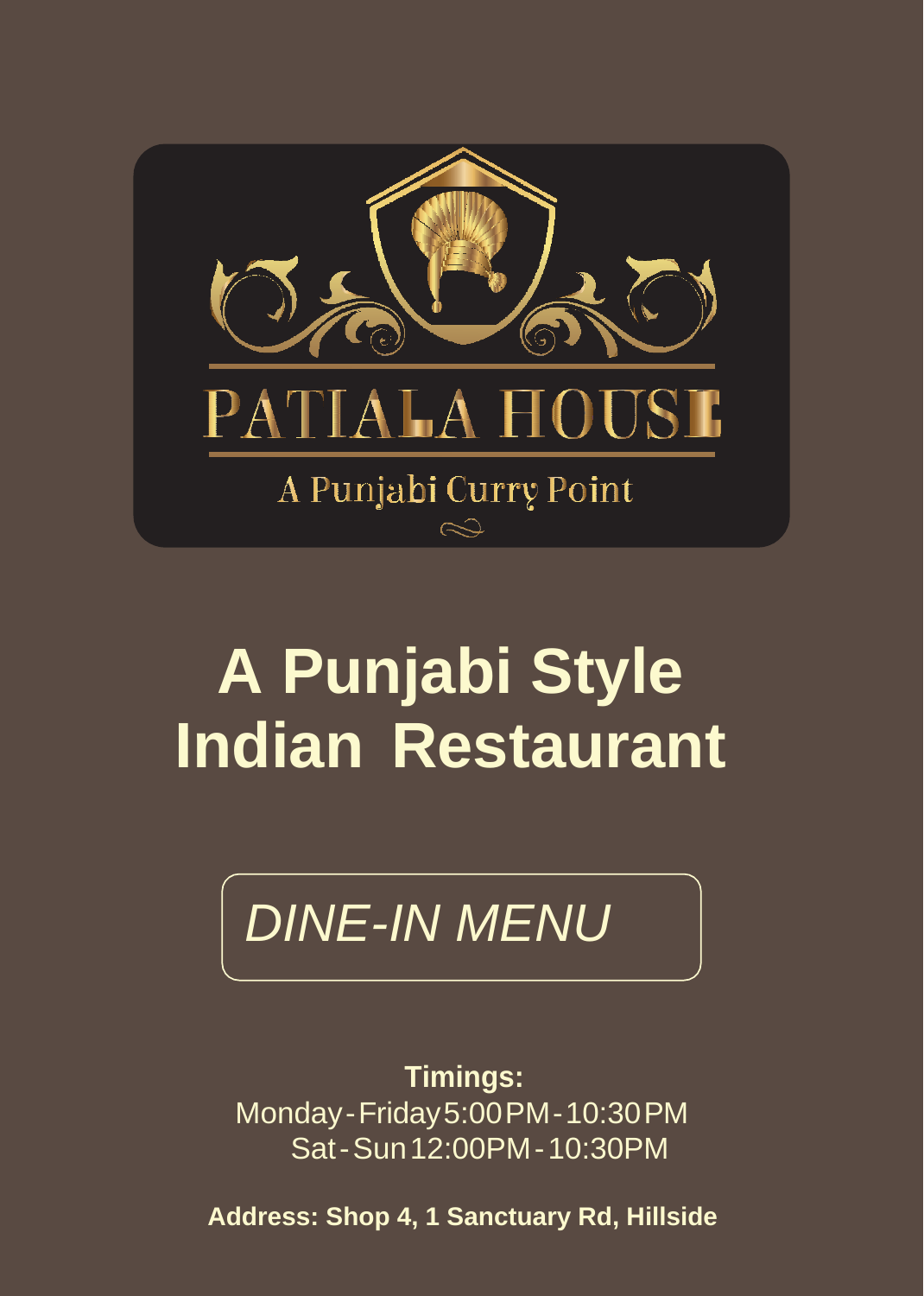| <b>STARTERS</b>                                                                                                 |         |  |
|-----------------------------------------------------------------------------------------------------------------|---------|--|
| 1. Vegetable Samosa (2pcs)                                                                                      | \$6.90  |  |
| Tossed potato and green peas with spices, plain flour, butter, rolles in<br>triangular pancakes and deep fried. |         |  |
| 2. Onion Bhaji                                                                                                  | \$6.90  |  |
| Onion rings dipped in split pea batter and gently fried until golden<br>fried.                                  |         |  |
| 3. Paneer Munchurian                                                                                            | \$12.50 |  |
| Cottage cheese chunks cooked in a chef's special Cantonese style sauce                                          |         |  |
| 4. Chicken Munchurian                                                                                           | \$12.50 |  |
| Tender chicken chunks friend and cooked in a chef's special Cantonese style                                     |         |  |
| <b>5. Chilly Paneer</b>                                                                                         | \$12.50 |  |
| Cottage cheese cooked with onion and capsicum in hot sauce.                                                     |         |  |
| 6. Paneer Tikka                                                                                                 | \$12.50 |  |
| Tandoori baked cottage cheese marinated with spices and yogurt.                                                 |         |  |
| \$11.50 / \$14.50<br><b>7. Veg Noodles / Chicken Noodles</b>                                                    |         |  |
| An indo chinese noodles with stir fry vegetables in it                                                          |         |  |
| 8. Chicken Tikka                                                                                                | \$12.50 |  |
| Boneless tender chicken pieces marinated overnight and cooked in                                                |         |  |
| tandoor                                                                                                         |         |  |
| 9. Chilli Chicken                                                                                               | \$12.50 |  |
| Chicken tender pieces flavoured with garlic, soy & cooked with herbs,                                           |         |  |
| capsicum & spring onion in a Hot chilli sauce.                                                                  |         |  |
| \$19.50 / \$11.50<br>10. Tandoori Chicken Full / Half                                                           |         |  |
| Fresh spring chicken seasoned & marinated in yogurt herbs & spices<br>overnight then cooked in tandoor.         |         |  |
| 11. Lamb Seekh Kebab                                                                                            | \$12.50 |  |
| Marinated mince lamb flavoured with onions, garlic, ginger and                                                  |         |  |
| fresh coriander cooked in tandoor                                                                               |         |  |
| 12. Lamb Cutlet                                                                                                 | \$15.50 |  |
| Lamb culets marinated overnight in Spices & yoghurt and cooked                                                  |         |  |
| in tandoor                                                                                                      |         |  |
| 13. Amritsari Fish (5 pieces)                                                                                   | \$15.90 |  |
| Deep fried fsh in split pea batter & herbs                                                                      |         |  |
| 14. Chat Papri (crisp fried dough wafers)                                                                       | \$8.50  |  |
| In Papri Chaat, the papris are served with boiled potatoes, boiled chickpeas,                                   |         |  |
| chilis, yogurt and tamarind chutney[2] and topped with chaat masala                                             |         |  |
| <b>15. Chilly Potatoes</b>                                                                                      | \$11.50 |  |
| Spicy potato cubes tossed with onion and capsicum in chefs fusion sauce.                                        |         |  |
| 16. Mushroom Tikka                                                                                              | \$11.50 |  |
| Mushroom cooked with onion and capsicum on the skewers                                                          |         |  |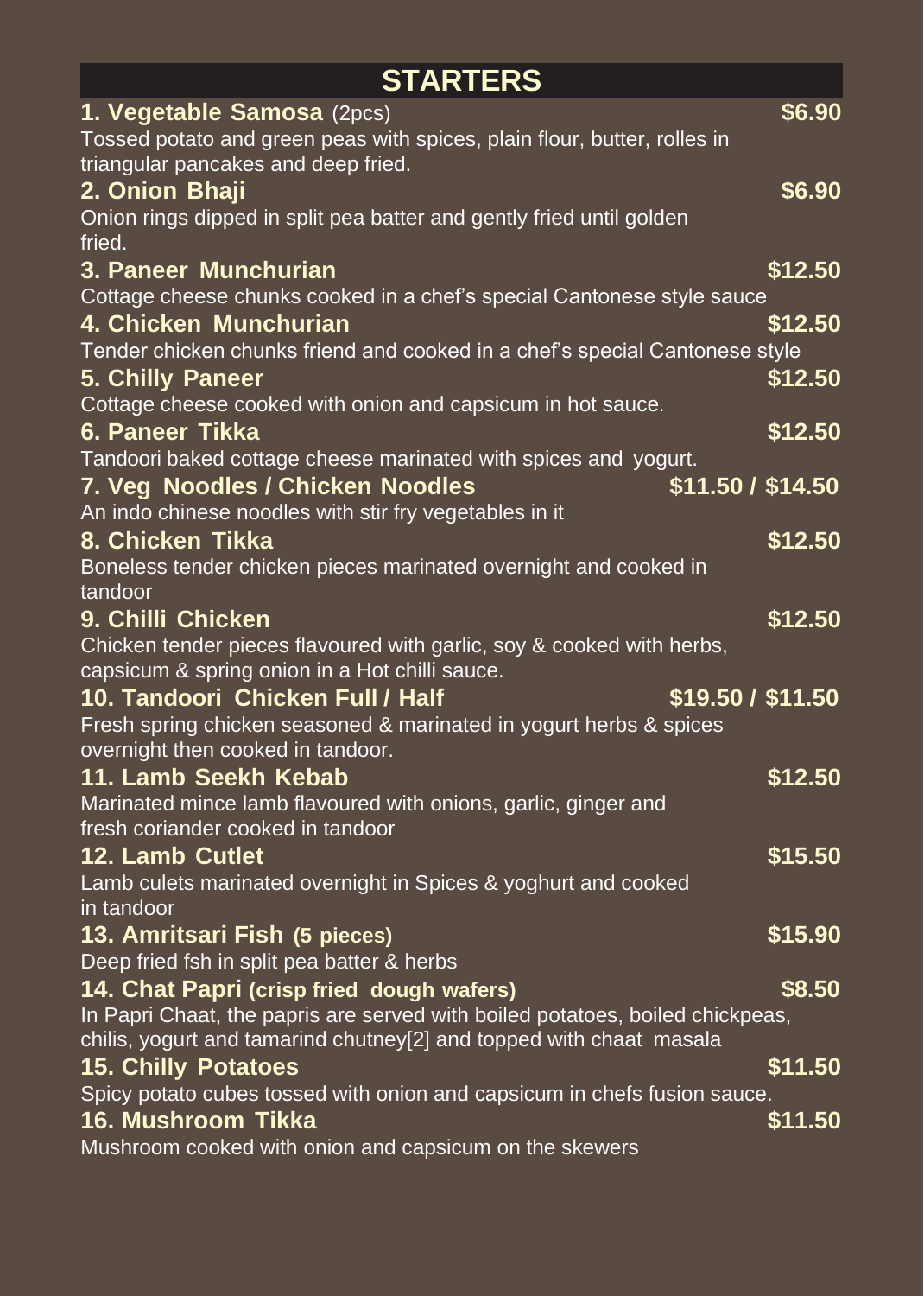### **PATIALA HOUSE**

#### *Our Selection For Two or More*

| 17. Vegetable Platter<br>A Patiala home special veg platter a combination of assorted veg entre serve<br>on sizzler                                                                    | \$19.50 |
|----------------------------------------------------------------------------------------------------------------------------------------------------------------------------------------|---------|
| 18. Patiala Non Veg Platter<br>Assortment of non veg snacks serve on sizzler                                                                                                           | \$24.50 |
| <b>Patiala House I</b><br>19. Banquet (Per person, minimum 2 person)                                                                                                                   | \$24.50 |
| Entrees: 2 pieces Chicken Tikka And 2 pieces Onion Bhaji<br>Mains: 1 Non veg (no seafood) and 1 Veg<br>Sides: 1xRice & 2xNaan/garlic/mint<br>Dessert: Gulab Jamun or Vanilla iCe Cream |         |
| <b>Patiala House II</b><br>20. Banquet (Per person)                                                                                                                                    | \$29.50 |
| Entrees: 4 pieces chikentikka and 2 pieces seekh kabab or 1 pieces samosa<br>Mains: 1 Chicken and 1 Lamb/Beef<br>Sides: 1xRice & 2xNaan/garlic/mint<br>Dessert: Gulab Jamun            |         |
| <b>MAINS CHICKEN</b>                                                                                                                                                                   |         |
| 21. Punjabi Butter Chicken<br>Chicken pieces cooked in tandoor then spiced in tomato & cashew nut & tomato<br>sauce                                                                    | \$14.50 |
| 22. Kadai Chicken<br>Pieces of chicken cooked with capsicum, onion, tomatoes & fnished with fresh                                                                                      | \$14.50 |
| coriander<br>23. Chicken Korma                                                                                                                                                         | \$14.50 |
| Chicken pieces cooked in mild creamy cashew nuts sauce                                                                                                                                 |         |
| 24. Chicken Tikka Masala<br>Tandoori Chicken pieces cooked with capsicum, onion, tomatoes &<br>fnished with fresh coriander                                                            | \$14.50 |
| 25. Chicken Madras                                                                                                                                                                     | \$14.50 |
| Chicken tender pieces cooked in spicy coconut sauce                                                                                                                                    |         |
| 26. Chicken Methi Malai Special                                                                                                                                                        | \$14.50 |

#### **27. Chicken Vindalo \$14.50**

Hot & tangy spices chicken tender pieces in sauce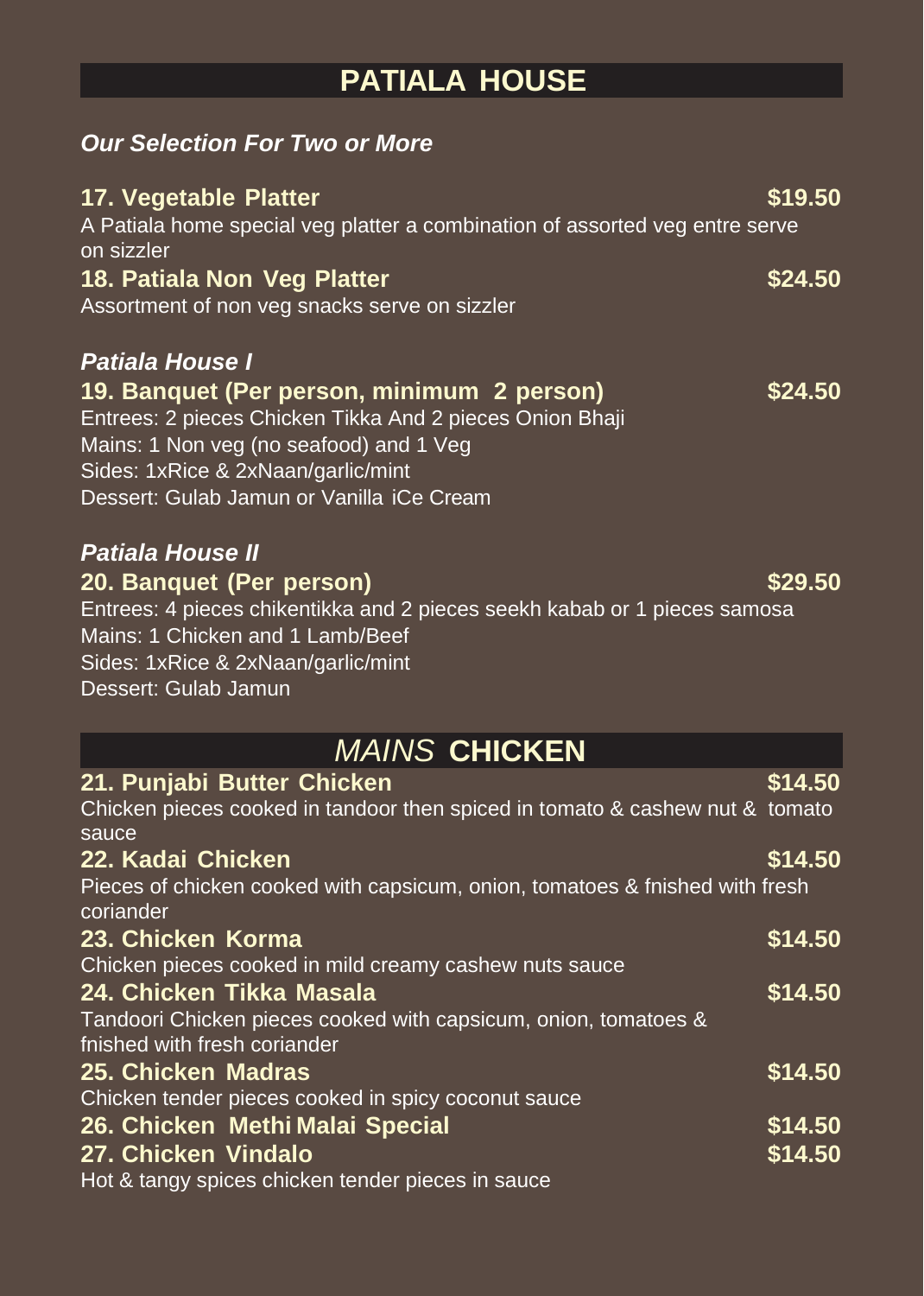| 28. Murg Tikka Hariyalvi                            | \$14.50 |
|-----------------------------------------------------|---------|
| Tender chicken tikka cooked in spinach sauce.       |         |
| 29. Chilly Garlic Chicken                           | \$14.50 |
| Spicy chicken cooked with garlic.                   |         |
| 30. Punjabi Chicken Curry                           | \$14.50 |
| Traditional chicken currry                          |         |
| 31. Chicken Mushroom Curry                          | \$14.50 |
| Chicken and mushroom cooked in medium masala sauce. |         |
| 32. Chicken Achari                                  | \$14.50 |
| Chicken in pickle sauce.                            |         |

| <b>LAMB</b>                                                               |         |
|---------------------------------------------------------------------------|---------|
| 33. Lamb Korma                                                            | \$15.50 |
| Tender lamb moghul style dish cooked in cashew sauce, garnished with nuts |         |
| 34. Lamb Rogan Josh                                                       | \$15.50 |
| Tender pieces of boneless lamb cooked in traditional Kashmiri spices,     |         |
| saffron & fresh coriander                                                 |         |
| 35. Lamb Saag                                                             | \$15.50 |
| Lamb cooked in spinach, cream, fenugreek & spices                         |         |
| 36. Kadai Lamb                                                            | \$15.50 |
| Pieces of lamb cooked with capsicum, onions, tomatoes & fnished with      |         |
| fresh coriander                                                           |         |
| 37. Lamb Madras                                                           | \$15.50 |
| Lamb cooked in spicy coconut sauce                                        |         |
| 38. Lamb Bhuna Gosht                                                      | \$15.50 |
| Lamb cooked with shredded onion and capsicum in spicy sauce               |         |
| 39. Methi Gosht Malaidaar                                                 | \$15.50 |
| Lamb pieces cooked with fenugreek and cream.                              |         |
| 40. Lamb Vindaloo                                                         | \$15.50 |
| Lamb cooked in hot & spicy sauce                                          |         |
| 41. Rarrah Gosht (Special)                                                | \$15.50 |
| Spicy Lamb Cooked with Lamb mince and Chef Special Masala                 |         |
|                                                                           |         |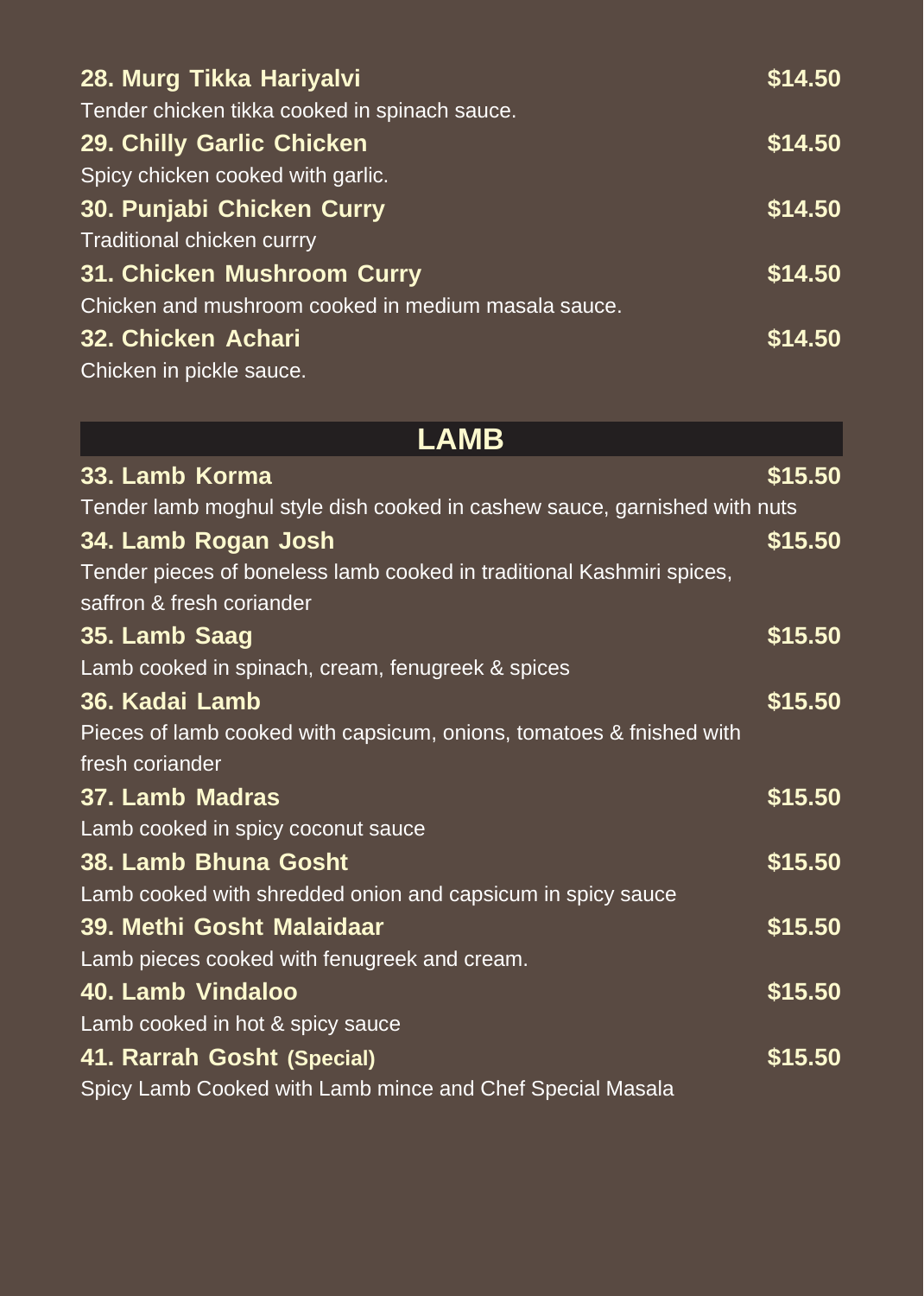| <b>BEEF</b>                                                                             |         |  |
|-----------------------------------------------------------------------------------------|---------|--|
| 42. Beef Korma                                                                          | \$15.50 |  |
| Tender beef cubes cooked in a mild creamy cashew nut sauce                              |         |  |
| 43. Kadai Beef                                                                          | \$15.50 |  |
| Pieces of beef cooked with capsicum, onions, tomatoes & fnished with fresh<br>coriander |         |  |
| 44. Beef Muglai                                                                         | \$15.50 |  |
| Beef cooked muglai style with apricot & spices                                          |         |  |
| <b>45. Beef Madras</b>                                                                  | \$15.50 |  |
| Beef cooked in species with mustard seeds and curry leaves with                         |         |  |
| coconut sauce                                                                           |         |  |
| <b>46. Beef Vindaloo</b>                                                                | \$15.50 |  |
| Hot & spicy beef curry                                                                  |         |  |
| <b>SEAFOOD</b>                                                                          |         |  |
| 47. Prawn Mushroom Masala                                                               | \$17.00 |  |
| Prawn and mushroom cooked in masala sauce                                               |         |  |
| 48. Fish Madras Curry                                                                   | \$17.00 |  |
| A spicy south indian specialty.                                                         |         |  |
| 49. Goan Fish                                                                           | \$17.00 |  |
| Fish fllet cooked in spicy mustard seed, curry leaves & coconut milk                    |         |  |
| 50. Prawn Malai                                                                         | \$17.50 |  |
| Prawns cooked in a creamy coconut & cashew nut sauce on a slow fre                      |         |  |
| 51. Prawn Saag                                                                          | \$17.50 |  |
| Prawns cooked in spinach puree                                                          |         |  |
| <b>52. Chilli Prawns</b>                                                                | \$17.50 |  |
| Prawns cooked with green chillies, capsicum, onions & tomato                            |         |  |
| fnished with coconut milk.                                                              |         |  |
| <b>53. Prawns Malibu</b>                                                                | \$17.50 |  |
| Prawns cooked in creamy cashew nuts, masala sauce and                                   |         |  |
| fnished with coconut milk.                                                              |         |  |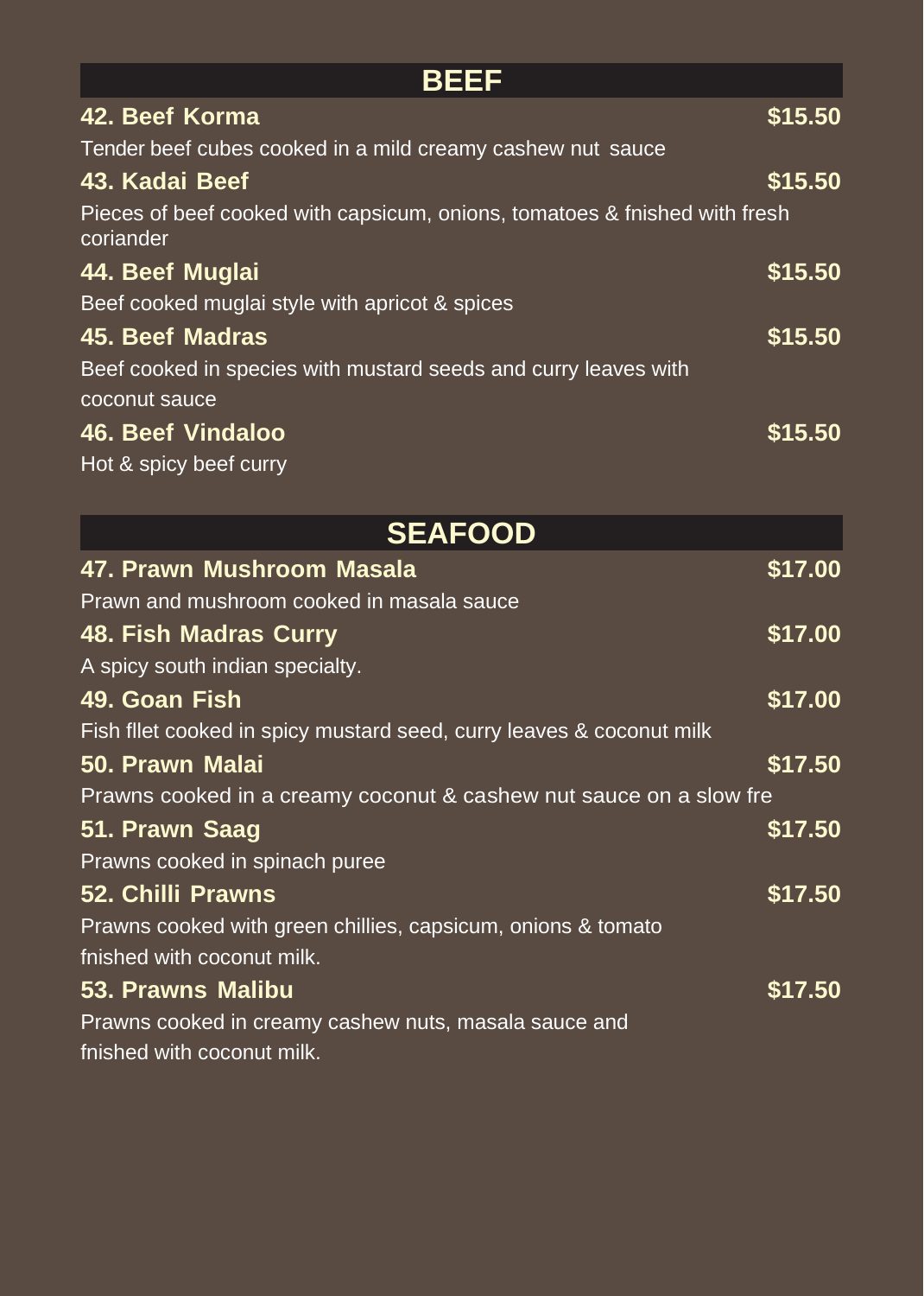### **VEGETABLES**

| 54. Chana Dal                                                                                               | \$13.00 |
|-------------------------------------------------------------------------------------------------------------|---------|
| Splited Chic-peas lentil cooked on slow fre with spices<br>55. Dal Makhani                                  | \$13.00 |
| Whole black lentil and kidney beans cooked on slow fre<br>overnight, fnished with cream and butter          |         |
| 56. Bagichi Bahar<br>Simply fresh vegetable cooked with spices and sauce coconut sauce                      | \$13.50 |
| <b>57. Palak Paneer</b>                                                                                     | \$14.00 |
| Fresh leafy spinach puree with homemade paneer<br>58. Malai Kofta                                           | \$14.00 |
| Homemade paneer with mashed potato deep fried and cooked<br>with our Chefs special sauce                    |         |
| 59. Shahi Paneer                                                                                            | \$14.00 |
| Homemade paneer cooked slowly in cashew nut sauce,<br>Famous Muglai Dish                                    |         |
| 60. Vegetable Korma                                                                                         | \$13.50 |
| Seasonal mixed vegetables in cashew nut creamy sauce                                                        |         |
| 61. Paneer Butter Masala                                                                                    | \$14.00 |
| Cottage cheese cooked to perfection in capsicum and onion base sauce                                        |         |
| 62. Paneer Malai Methi                                                                                      | \$14.00 |
| A House speciality cheese dish                                                                              |         |
| <b>63. Matar Paneer</b>                                                                                     | \$14.00 |
| Cottage cheese Peas curry                                                                                   | \$14.00 |
| 64. Paneer Tikka masala<br>Charcoal Grilled Cheese & Bell pepper toasted in onion and tomato base<br>sauce* |         |
| 65. Kadhai Paneer                                                                                           | \$14.00 |
| A Lahore delicacy cheese cooked in onion and tomato base sauce                                              |         |
| 66. Mushroom Masala                                                                                         | \$13.50 |
| Mushroom chopped and cooked in masala sauce                                                                 |         |
| 67. Jeera Aloo                                                                                              | \$13.00 |
| A Spicy potato chunks tempered with cumin and masala                                                        |         |
| 68. Veg Madras Curry                                                                                        | \$13.00 |
| A spicy south indian mixed vegetables.                                                                      |         |
| 69. Kofta Saanz Savera                                                                                      | \$14.00 |
| Cheese dumplings cooked with spinach sauce.                                                                 |         |
| <b>70. Palak Mushroom Curry</b>                                                                             | \$14.00 |
| Mushroom chunks cooked in spinach sauce.                                                                    |         |
| 71. Aloo Began Masala                                                                                       | \$12.50 |
| Tossed potatoes and eggplant cooked in masala sauce.                                                        |         |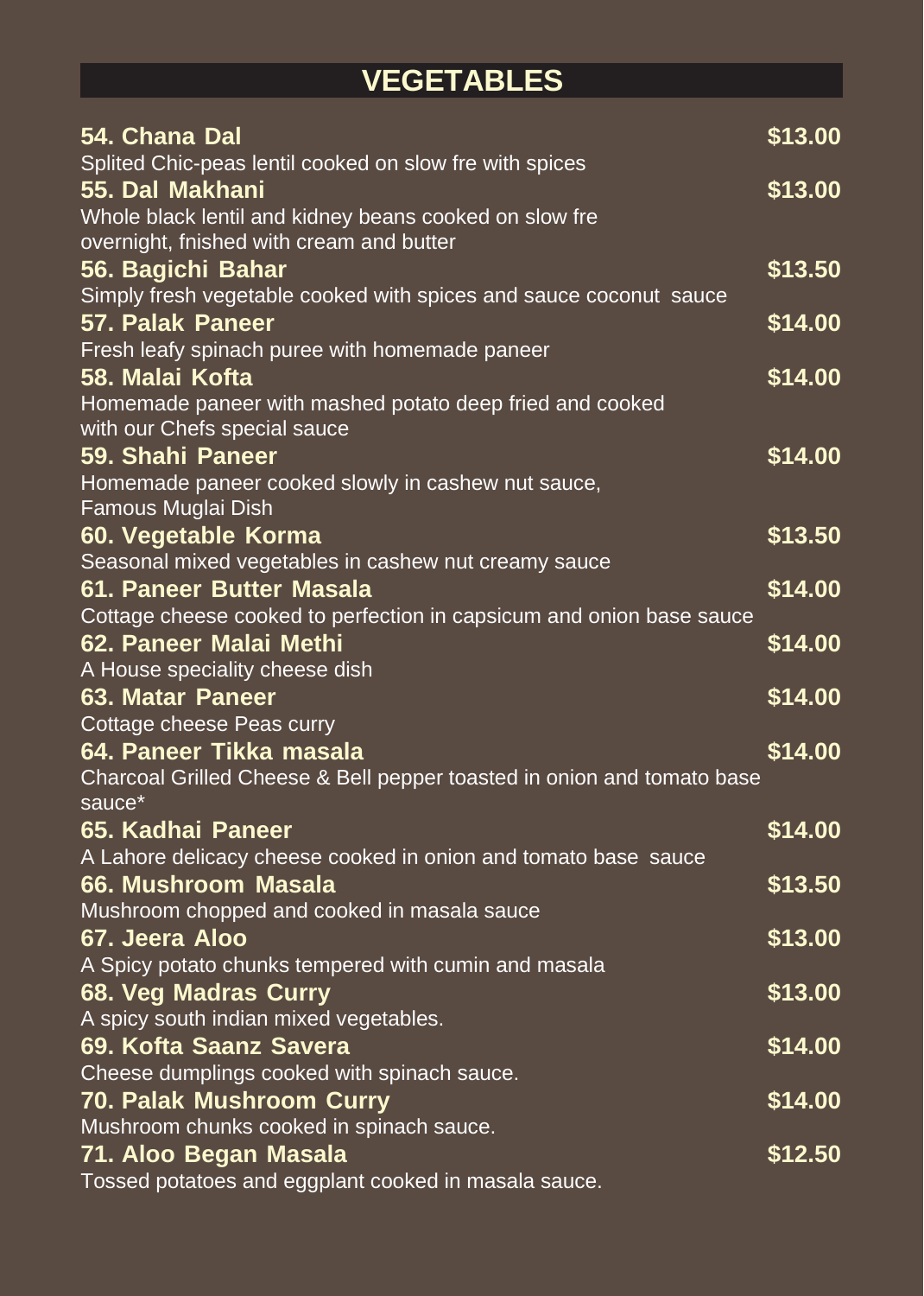| <b>RICE</b>                                 |         |  |
|---------------------------------------------|---------|--|
| 72. Vegetable Biryani                       | \$13.00 |  |
| 73. Chicken, Lamb or Beef Biryani           | \$15.00 |  |
| <b>74. Rice</b>                             | \$5.00  |  |
| <b>75. Coconut Rice</b>                     | \$8.50  |  |
| 76. Kashmiri Pulao                          | \$8.50  |  |
| <b>BREAD</b>                                |         |  |
| <b>77. Roti</b>                             | \$2.50  |  |
| Wholemeal flour bread                       |         |  |
| 78. Plain Naan                              | \$2.50  |  |
| A leavened plain flour bread of North India |         |  |
| 79. Garlic Naan                             | \$3.50  |  |
| Naan lavishly flavoured with garlic butter  |         |  |
| 80. Aloo Paratha                            | \$5.00  |  |
| 81. Cheese Naan                             | \$5.00  |  |
| 82. Cheese & Garlic Naan                    | \$5.50  |  |
| 83. Paneer Naan                             | \$5.00  |  |
| 84. Keema Naan                              | \$5.00  |  |
| 85. Mint Naan                               | \$5.00  |  |
| Mint flavored plain flour bread             |         |  |
| 86. Kashmiri Naan                           | \$5.00  |  |
| Nutty-frutti naan bread.                    |         |  |
| 87. Luchha Paratha                          | \$5.00  |  |
| A spiral layered version of roti            |         |  |
| <b>ACCOMPANIMENTS</b>                       |         |  |
| 88. Pappadums (4pcs)                        | \$3.00  |  |
| 89. Cucumber & Yogurt (Raita)               | \$4.50  |  |
| 90. Garden Salad                            | \$5.00  |  |
| 91. Mango Chutney                           | \$4.00  |  |
| <b>DESSERTS</b>                             |         |  |
| 92. Gulab Jamun (2pcs)                      | \$5.50  |  |
| 93. Pista Kulfi                             | \$6.90  |  |
| 94. Mango Kulfi                             | \$6.90  |  |
|                                             |         |  |